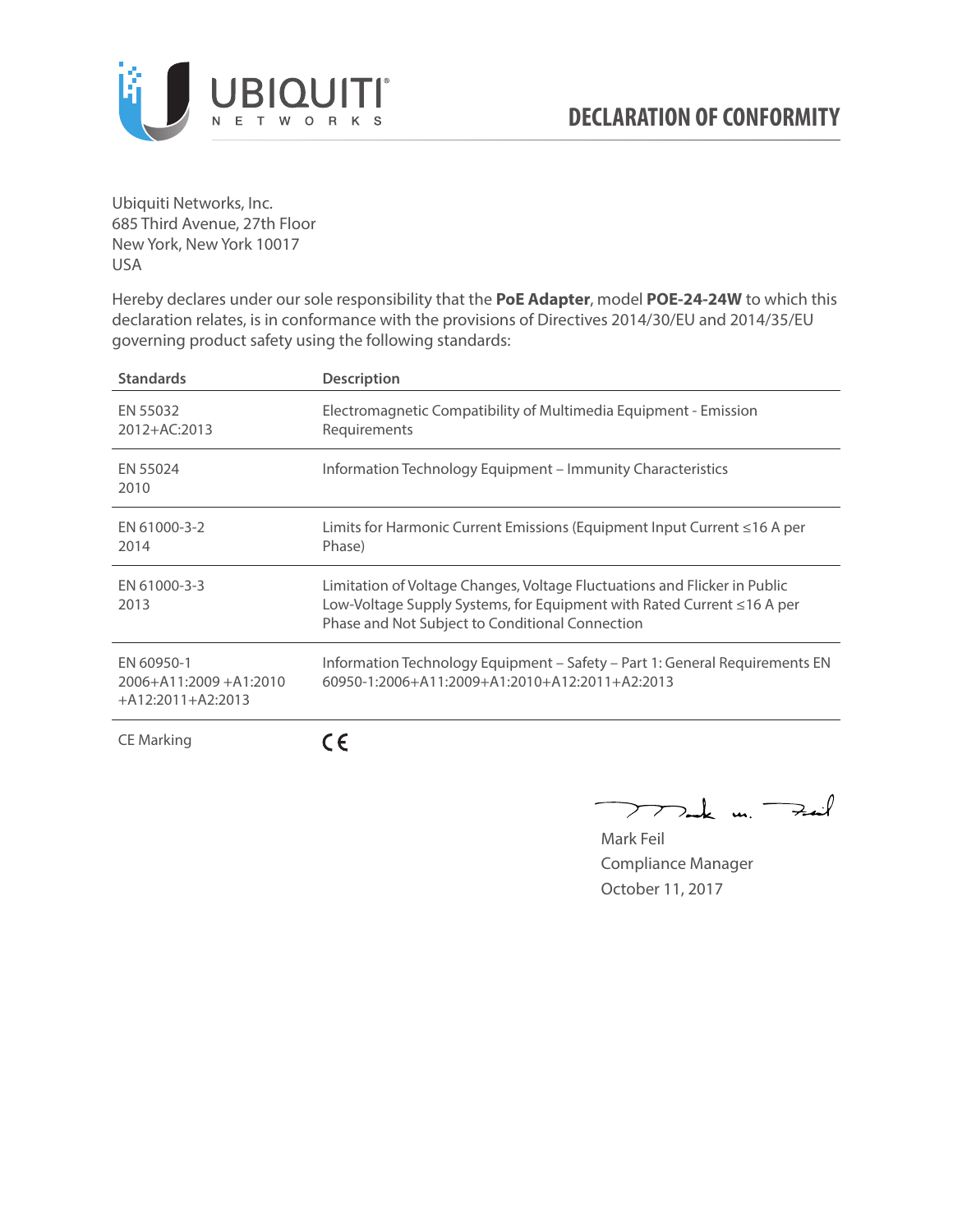

# **български** [Bulgarian]

С настоящото UBIQUITI NETWORKS декларира, че това устройство POE-24-24W е в съответствие със съществените изисквания и други приложими разпоредби на Директиви 2014/30/ЕС, 2014/35/ЕС.

## **Hrvatski** [Croatian]

UBIQUITI NETWORKS ovim putem izjavljuje da je ovaj uređaj POE-24-24W sukladan osnovnim zahtjevima i ostalim bitnim odredbama Direktiva 2014/30/EU, 2014/35/EU.

# **Čeština** [Czech]

UBIQUITI NETWORKS tímto prohlašuje, že toto POE-24-24W zařízení, je ve shodě se základními požadavky a dalšími příslušnými ustanoveními směrnic 2014/30/EU, 2014/35/EU.

## **Dansk** [Danish]

Hermed, UBIQUITI NETWORKS, erklærer at denne POE-24-24W enhed, er i overensstemmelse med de væsentlige krav og øvrige relevante krav i direktiver 2014/30/EU, 2014/35/EU.

## **Nederlands** [Dutch]

Hierbij verklaart UBIQUITI NETWORKS, dat deze POE-24-24W apparaat, in overeenstemming is met de essentiële eisen en de andere relevante bepalingen van richtlijnen 2014/30/EU, 2014/35/EU.

## **English**

Hereby, UBIQUITI NETWORKS, declares that this POE-24-24W device, is in compliance with the essential requirements and other relevant provisions of Directives 2014/30/EU, 2014/35/EU.

## **Eesti keel** [Estonian]

Käesolevaga UBIQUITI NETWORKS kinnitab, et antud POE-24-24W seade, on vastavus olulistele nõuetele ja teistele asjakohastele sätetele direktiivide 2014/30/EL, 2014/35/EL.

### **Suomi** [Finnish]

Täten UBIQUITI NETWORKS vakuuttaa, että tämä POE-24-24W laite, on yhdenmukainen olennaisten vaatimusten ja muiden sitä koskevien direktiivien 2014/30/EU, 2014/35/EU.

## **Français** [French]

Par la présente UBIQUITI NETWORKS déclare que l'appareil POE-24-24W, est conforme aux exigences essentielles et aux autres dispositions pertinentes des directives 2014/30/UE, 2014/35/UE.

### **Deutsch** [German]

Hiermit erklärt UBIQUITI NETWORKS, dass sich dieses POE-24-24W Gerät, in Übereinstimmung mit den grundlegenden Anforderungen und den anderen relevanten Vorschriften der Richtlinien 2014/30/EU, 2014/35/EU befindet.

### **Ελληνικά** [Greek]

Δια του παρόντος, UBIQUITI NETWORKS, δηλώνει ότι αυτή η συσκευή POE-24-24W, είναι σε συμμόρφωση με τις βασικές απαιτήσεις και τις λοιπές σχετικές διατάξεις των οδηγιών 2014/30/EE, 2014/35/EE.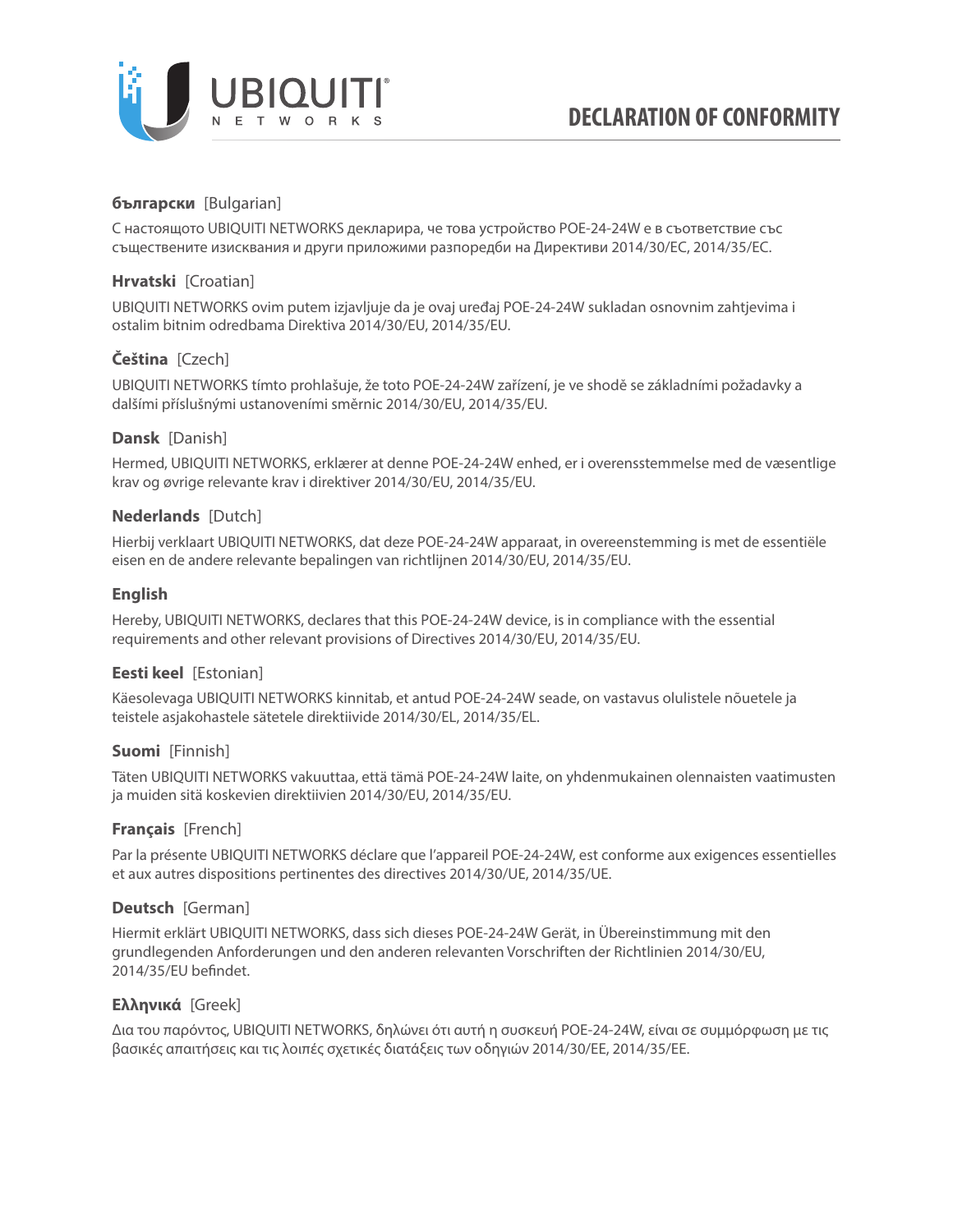

## **Magyar** [Hungarian]

Ezennel UBIQUITI NETWORKS kijelenti, hogy ez a POE-24-24W készülék megfelel az alapvető követelményeknek és más vonatkozó 2014/30/EU, 2014/35/EU irányelvek rendelkezéseit.

## **Íslenska** [Icelandic]

Hér, UBIQUITI NETWORKS, því yfir að þetta POE-24-24W tæki er í samræmi við grunnkröfur og önnur viðeigandi ákvæði tilskipana 2014/30/ESB, 2014/35/ESB.

## **Italiano** [Italian]

Con la presente, UBIQUITI NETWORKS, dichiara che questo dispositivo POE-24-24W, è conforme ai requisiti essenziali ed alle altre disposizioni pertinenti delle direttive 2014/30/UE, 2014/35/UE.

## **Latvių kalba** [Latvian]

Ar šo, UBIQUITI NETWORKS, deklarē, ka POE-24-24W ierīce, ir saskaņā ar būtiskajām prasībām un citiem attiecīgiem noteikumiem Direktīvās 2014/30/ES, 2014/35/ES.

## **Lietuvių kalba** [Lithuanian]

UBIQUITI NETWORKS deklaruoja, kad šis POE-24-24W įrenginys atitinka esminius reikalavimus ir kitas 2014/30/ES, 2014/35/ES Direktyvų nuostatas.

## **Malti** [Maltese]

Hawnhekk, UBIQUITI NETWORKS, tiddikjara li dan il-mezz POE-24-24W huwa konformi mar-rekwiżiti essenzjali u dispożizzjonijiet rilevanti oħrajn ta 'Direttivi 2014/30/UE, 2014/35/UE.

### **Norsk** [Norwegian]

Herved UBIQUITI NETWORKS, erklærer at denne POE-24-24W enheten, er i samsvar med de grunnleggende kravene og andre relevante bestemmelser i direktivene 2014/30/EU, 2014/35/EU.

### **Polski** [Polish]

Niniejszym, Ubiquiti Networks, oświadcza, że urządzenie POE-24-24W, jest zgodny z zasadniczymi wymaganiami oraz pozostałymi stosownymi postanowieniami Dyrektyw 2014/30/UE, 2014/35/UE.

### **Português** [Portuguese]

UBIQUITI NETWORKS declara que este dispositivo POE-24-24W, está conforme com os requisitos essenciais e outras disposições das Directivas 2014/30/UE, 2014/35/UE.

### **Română** [Romanian]

Prin prezenta, UBIQUITI NETWORKS declară că acest dispozitiv POE-24-24W este în conformitate cu cerințele esențiale și alte prevederi relevante ale Directivelor 2014/30/UE, 2014/35/UE.

### **Slovenčina** [Slovak]

Týmto UBIQUITI NETWORKS, prehlasuje, že toto POE-24-24W zariadenie, je v súlade so základnými požiadavkami a ďalšími relevantnými ustanoveniami smernice 2014/30/EÚ, 2014/35/EÚ.

### **Slovenščina** [Slovenian]

Družba UBIQUITI NETWORKS izjavlja, da je naprava POE-24-24W v skladu z obveznimi zahtevami in drugimi ustreznimi določbami direktiv 2014/30/EU in 2014/35/EU.